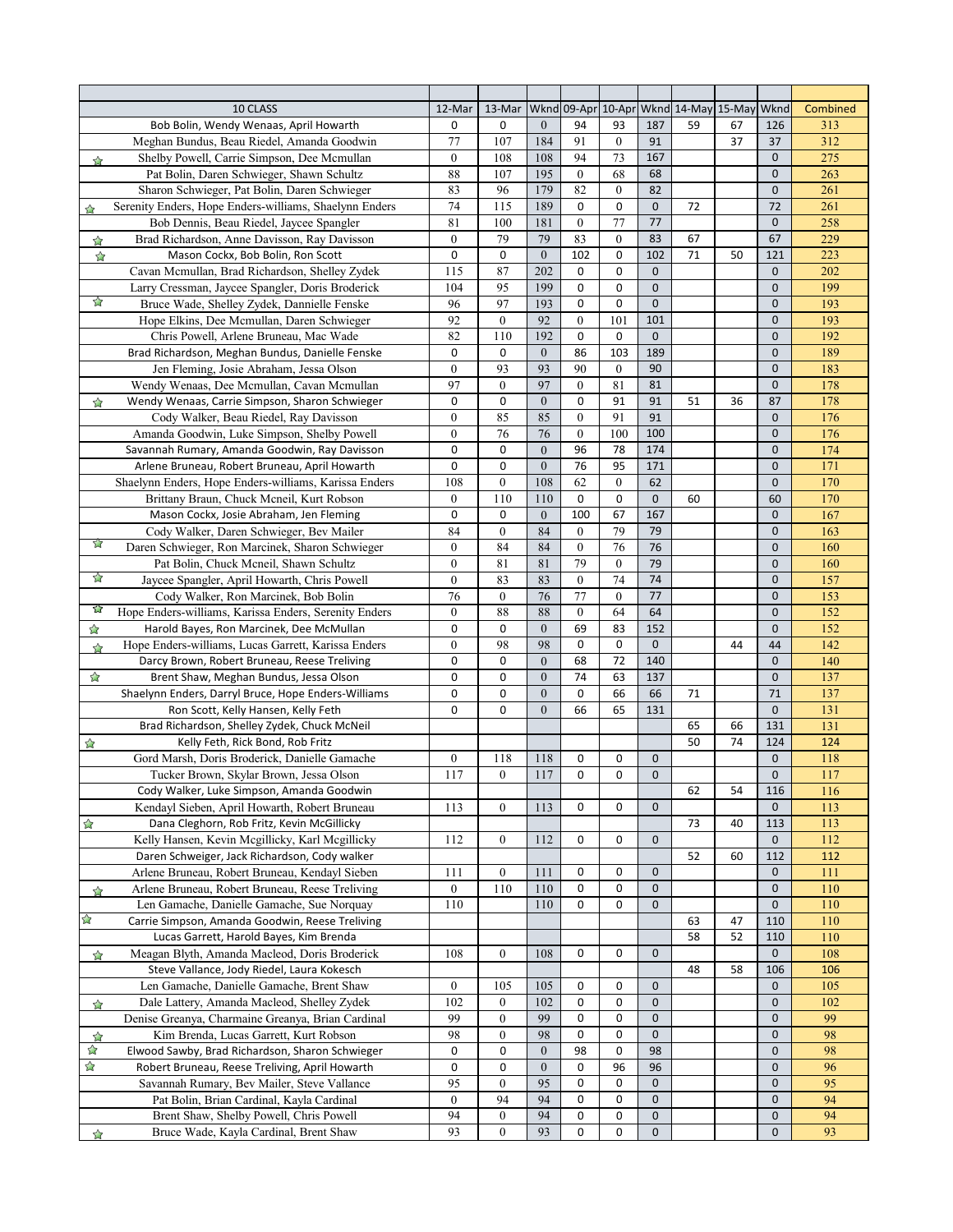|                                   | Robert Bruneau, Carrie Simpson, Jaycee Spangler     | $\boldsymbol{0}$ | 92               | 92               | $\mathbf 0$ | 0  | $\mathbf{0}$ |    |    | 0            | 92              |
|-----------------------------------|-----------------------------------------------------|------------------|------------------|------------------|-------------|----|--------------|----|----|--------------|-----------------|
|                                   |                                                     | $\boldsymbol{0}$ | 91               | 91               | $\mathbf 0$ | 0  | $\mathbf{0}$ |    |    | 0            | 91              |
|                                   | Jessica Tyrrell, Savannah Rumary, Jen Fleming       |                  |                  |                  |             |    |              |    |    |              |                 |
| $\rightarrow$                     | Kendayl Sieben, Arlene Bruneau, Doris Broderick     | 91               | $\boldsymbol{0}$ | 91               | $\mathbf 0$ | 0  | $\mathbf{0}$ |    |    | $\mathbf 0$  | 91              |
|                                   | Harold Bayes, Chris Powell, Heather Stairs          | $\mathbf 0$      | 0                | $\boldsymbol{0}$ | $\mathbf 0$ | 91 | 91           |    |    | 0            | 91              |
|                                   | Brian Dick, Mac Wade, Luke Simpson                  | $\boldsymbol{0}$ | 90               | 90               | $\mathbf 0$ | 0  | 0            |    |    | 0            | 90              |
|                                   | Skylar Brown, Reese Treliving, Alex Hansen          | 90               | $\mathbf{0}$     | 90               | 0           | 0  | $\mathbf 0$  |    |    | 0            | 90              |
|                                   | Kathy Thompson, Sue Norquay, Brian Dick             | $\mathbf{0}$     | 89               | 89               | $\mathbf 0$ | 0  | $\mathbf 0$  |    |    | 0            | 89              |
|                                   | Alex Hansen, Kelly Hansen, Tucker Brown             | 89               | $\boldsymbol{0}$ | 89               | $\mathbf 0$ | 0  | 0            |    |    | 0            | 89              |
|                                   | Cavan Mcmullan, Brad Richardson, Chuck McNeil       | 0                | 0                | $\overline{0}$   | 89          | 0  | 89           |    |    | 0            | 89              |
| ☆                                 | Darlene Rae, Dana Cleghorn, Rob Fritz               | 0                | 0                | $\boldsymbol{0}$ | $\mathbf 0$ | 89 | 89           |    |    | 0            | 89              |
|                                   |                                                     | 87               |                  | 87               | $\mathbf 0$ | 0  | 0            |    |    |              | 87              |
| $\rightarrow$                     | Dannielle Fenske, Steve Vallance, Charmaine Greanya |                  | $\boldsymbol{0}$ |                  |             |    |              |    |    | 0            |                 |
| $\approx$                         | Mason Cockx, Chuck Mcneil, Kim Brenda               | $\theta$         | 86               | 86               | $\mathbf 0$ | 0  | $\mathbf 0$  |    |    | 0            | 86              |
|                                   | Kurt Robson, Jerry Houghton, Meghan Bundus          | 86               | $\boldsymbol{0}$ | 86               | $\mathbf 0$ | 0  | 0            |    |    | 0            | 86              |
| ☆                                 | Anne Davisson, Mac Wade, Shelby Powell              | 85               | $\boldsymbol{0}$ | 85               | 0           | 0  | $\mathbf{0}$ |    |    | 0            | 85              |
|                                   | Gord Marsh, Calvin Baldwin, Heather Stairs          | 0                | 0                | $\overline{0}$   | $\mathbf 0$ | 84 | 84           |    |    | 0            | 84              |
|                                   | Karl Mcgillicky, Bev Mailer, Shawn Schultz          | $\mathbf{0}$     | 82               | 82               | $\mathbf 0$ | 0  | $\mathbf{0}$ |    |    | 0            | 82              |
|                                   | Hope Elkins, Kelly Hansen, Shelby Powell            | 0                | 0                | $\overline{0}$   | 0           | 82 | 82           |    |    | $\mathbf 0$  | 82              |
|                                   | Kevin McGillicky, Shelby Powell, Hope Elkins        | $\mathbf 0$      | 0                | $\boldsymbol{0}$ | 81          | 0  | 81           |    |    | 0            | 81              |
|                                   | Len Gamache, Danielle Gamache, Dannielle Fenske     | $\boldsymbol{0}$ | 80               | 80               | 0           | 0  | 0            |    |    | 0            | 80              |
|                                   |                                                     |                  |                  |                  |             |    |              |    |    |              |                 |
| $\big\uparrow$                    | Reese Treliving, Amanda Goodwin, Bob Bolin          | 80               | $\boldsymbol{0}$ | 80               | $\mathbf 0$ | 0  | $\mathbf 0$  |    |    | 0            | 80              |
| ☆                                 | Shawn Shultz, Luke Simpson, Harold Bayes            | 0                | 0                | $\boldsymbol{0}$ | 80          | 0  | 80           |    |    | 0            | 80              |
|                                   | Kelly Hansen, Hope Elkins, Chris Powell             | 0                | 0                | $\overline{0}$   | $\mathbf 0$ | 80 | 80           |    |    | 0            | 80              |
|                                   | Lauren Oblak, Savannah Rumary, Brian Oblak          | 79               | $\boldsymbol{0}$ | 79               | $\mathbf 0$ | 0  | 0            |    |    | 0            | 79              |
| 77                                | Larry Cressman, Doris Broderick, Kathy Thompson     | $\theta$         | 78               | 78               | $\mathbf 0$ | 0  | 0            |    |    | 0            | 78              |
|                                   | Denise Greanya, Hope Elkins, Tucker Brown           | 78               | $\boldsymbol{0}$ | 78               | 0           | 0  | 0            |    |    | 0            | 78              |
|                                   | Jen Fleming, Wendy Wenaas, Luke Simpson             | $\mathbf 0$      | 0                | $\boldsymbol{0}$ | 78          | 0  | 78           |    |    | 0            | 78              |
|                                   | Rene Gareau, Brad Richardson, Sharon Schwieger      | $\boldsymbol{0}$ | $77 \,$          | $77 \,$          | 0           | 0  | $\mathbf 0$  |    |    | 0            | 77              |
| $\boldsymbol{\hat{\Sigma}}$       | Sandi Feth, Rob Fritz, Jessica Tyrrell              |                  |                  |                  |             |    |              | 77 |    | 77           | 77              |
|                                   |                                                     |                  |                  |                  |             |    |              |    |    |              | 76              |
|                                   | Karissa Enders, Darryl Bruce, Hope Enders           |                  |                  |                  |             |    |              |    | 76 | 76           |                 |
| ☆                                 | Bruce Wade, Denise Greanya, Charmaine Greanya       | $\boldsymbol{0}$ | 75               | 75               | 0           | 0  | 0            |    |    | $\mathbf 0$  | $\overline{75}$ |
|                                   | Paige Cardinal, Meghan Bundus, Mac Wade             | 75               | $\boldsymbol{0}$ | 75               | 0           | 0  | 0            |    |    | 0            | 75              |
|                                   | Danielle Fenske, Kelly Feth, Sandi Feth             | 0                | 0                | $\boldsymbol{0}$ | 75          | 0  | 75           |    |    | 0            | 75              |
| ☆                                 | Anne Davisson, Amanda Goodwin, Bob Bolin            | 0                | 0                | $\boldsymbol{0}$ | 0           | 75 | 75           |    |    | 0            | 75              |
| ☆                                 | Denise Greanya, Charmaine Greanya, Jessa Olson      | $\mathbf{0}$     | 74               | 74               | 0           | 0  | 0            |    |    | 0            | 74              |
| $\overleftrightarrow{c}$          | Bev Mailer, Cavan Mcmullan, Steve Vallance          | $\mathbf{0}$     | 73               | 73               | 0           | 0  | 0            |    |    | 0            | $\overline{73}$ |
|                                   | Jessa Olson, Shelley Zydek, Kurt Robson             | 73               | $\boldsymbol{0}$ | 73               | 0           | 0  | 0            |    |    | $\mathbf{0}$ | $\overline{73}$ |
| ☆                                 | Hiedi Richardson, Jessica Tyrrell, Darlene Rae      | $\mathbf 0$      | 0                | $\overline{0}$   | 73          | 0  | 73           |    |    | 0            | 73              |
|                                   | Josie Abraham, Carey Simpson, April Howarth         | 0                | 0                | $\boldsymbol{0}$ | 72          | 0  | 72           |    |    | 0            | 72              |
| ☆                                 |                                                     |                  |                  |                  |             |    |              |    |    |              |                 |
| ☆                                 | Lauren Oblak, Heather Stairs, Brian Oblak           | 0                | 0                | $\boldsymbol{0}$ | 71          | 0  | 71           |    |    | 0            | 71              |
| ☆                                 | Serenity Enders, Darryl Bruce, Lucas Garrett        | 0                | 0                | $\overline{0}$   | 0           | 71 | 71           |    |    | $\mathbf 0$  | $\overline{71}$ |
|                                   | kelly Feth, Sandi Feth Kurt Robson                  |                  |                  |                  |             |    |              |    | 71 | 71           | 71              |
| ☆                                 | Ron Scott, Cavan McMullan, Carey Simpson            | 0                | 0                | $\boldsymbol{0}$ | 70          | 0  | 70           |    |    | 0            | $\overline{70}$ |
|                                   | Darryl Bruce, Karissa Enders, Lucas Garrett         | 0                | 0                | $\overline{0}$   | $\mathbf 0$ | 70 | 70           |    |    | $\mathbf{0}$ | $70\,$          |
| ☆                                 | Gord Marsh, Meagan Blyth, Rob Fritz                 | 0                | 0                | $\boldsymbol{0}$ | 0           | 69 | 69           |    |    | 0            | 69              |
| ☆                                 | Helen Tyrrell, Cody Walker, Calvin Baldwin          | 0                | 0                | $\overline{0}$   | 67          | 0  | 67           |    |    | 0            | 67              |
|                                   | Harold Bayes, Meghan Bundus, Laura Kokesch          |                  |                  |                  |             |    |              |    | 66 | 66           | 66              |
|                                   | Chuck McNeil, Kim Brenda, Ray Davisson              |                  |                  |                  |             |    |              |    | 66 | 66           | 66              |
|                                   |                                                     | 0                | 0                | $\overline{0}$   | 65          | 0  | 65           |    |    | 0            |                 |
| ☆                                 | Darcy Brown, Sandi Feth, Meagan Blyth               |                  |                  |                  |             |    |              |    |    |              | 65              |
| ☆                                 | Shaelynn Enders, Karissa Enders, Lucas Garrett      | 0                | 0                | $\overline{0}$   | 64          | 0  | 64           |    |    | 0            | 64              |
|                                   | Bob Bolin, Shelley Zydek, Rene Orourke              |                  |                  |                  |             |    |              |    | 64 | 64           | 64              |
|                                   | Reese Treliving, Brad Richardson, Robert Bruneau    | 0                | 0                | $\boldsymbol{0}$ | 63          | 0  | 63           |    |    | 0            | 63              |
|                                   | Hope Elkins, Hope Enders, Lucas Garrett             |                  |                  |                  |             |    |              | 61 |    | 61           | 61              |
|                                   | Michelle Dennis, Brad Richardson, Beau Ridiel       |                  |                  |                  |             |    |              | 60 |    | 60           | 60              |
| $\mathbf{r}$                      | Ray Davisson, Sharon Schwieger, Daren Schweiger     |                  |                  |                  |             |    |              |    | 59 | 59           | 59              |
| $\overleftrightarrow{\mathbf{h}}$ | Luke Simpson, Kurt Robson, Carrie Simpson           |                  |                  |                  |             |    |              | 57 |    | 57           | 57              |
| ☆                                 | Kurt Robson, Allyson Conklin, Shelley Zydek         |                  |                  |                  |             |    |              |    | 57 | 57           | 57              |
| $\lesssim$                        | Serenity Enders, Shaelynn Enders, Sandra Frampton   |                  |                  |                  |             |    |              | 56 |    | 56           | 56              |
|                                   |                                                     |                  |                  |                  |             |    |              |    | 56 |              | 56              |
| $\overleftrightarrow{L}$          | Luke Simpson, Beau Ridiel, Meghan Bundus            |                  |                  |                  |             |    |              |    |    | 56           |                 |
|                                   | Jack Richardson, Sharon Schweiger, Brad Richardson  |                  |                  |                  |             |    |              | 55 |    | 55           | 55              |
|                                   | Jaycee Spangler, Anne Davisson, Shelley Zydek       |                  |                  |                  |             |    |              |    | 55 | 55           | 55              |
|                                   | Daren Schweiger, Jack Richardson, Beau Ridiel       |                  |                  |                  |             |    |              | 54 |    | 54           | 54              |
|                                   | Harold Bayes, Cody Walker, Luke Simpson             |                  |                  |                  |             |    |              | 53 |    | 53           | 53              |
|                                   | Kayley Kearney, Rene Orourke, Jaycee Spangler       |                  |                  |                  |             |    |              |    | 53 | 53           | 53              |
| ☆                                 | Beckie Nickerson, Shanon Hines, Laura Kokesch       |                  |                  |                  |             |    |              |    | 51 | 51           | 51              |
|                                   | Kevin McGillicky, Hope Elkins, Brian Oblack         |                  |                  |                  |             |    |              | 49 |    | 49           | 49              |
|                                   |                                                     |                  |                  |                  |             |    |              |    |    |              |                 |